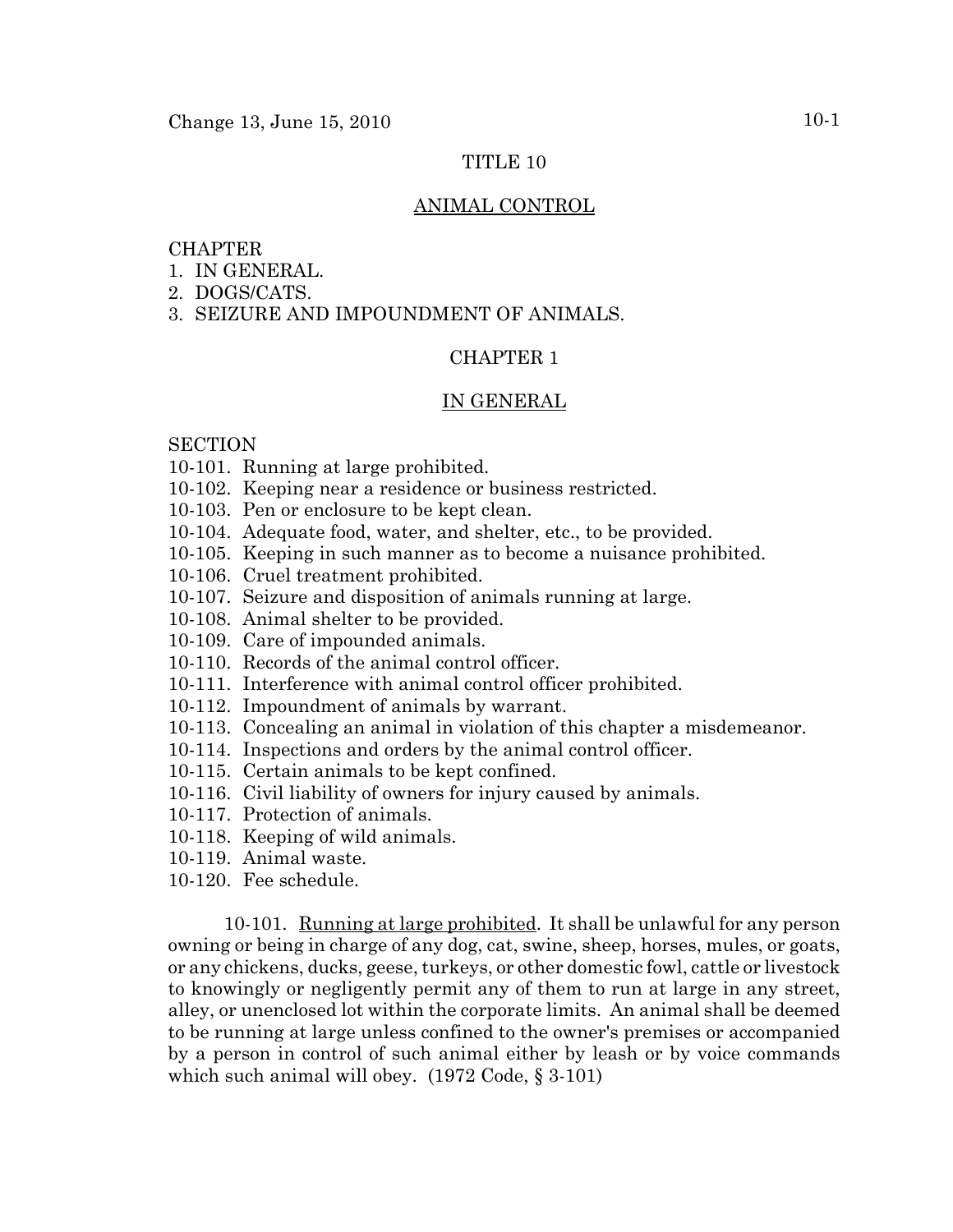10-102. Keeping near a residence or business restricted. No person shall keep any animal or fowl enumerated in the preceding section, excluding dogs and cats, on any lot or parcel of ground on which a residence or business is located unless said lot or parcel of ground shall contain two acres or more, or within three hundred (300) feet of any residence, place of business or public street, nor within a pen or other enclosure which provides less than nine hundred (900) square feet of space for each animal or fowl without a permit from the animal control officer. The animal control officer shall issue a permit only when in his sound judgment the keeping of such an animal in a yard or building under the circumstances as set forth in the application for the permit will not injuriously affect the public health. (1972 Code, § 3-102)

10-103. Pen or enclosure to be kept clean. When animals or fowls are kept within the corporate limits, the building, structure, corral, pen or enclosure in which they are kept shall at all times be maintained in a clean and sanitary condition. Excrement should be removed regularly from the living space of a penned or chained animal adequate to the sanitation of quarters and the health of the animal. (1972 Code, § 3-103)

10-104. Adequate food, water, and shelter, etc., to be provided. No owner shall fail to provide his animals with sufficient wholesome and nutritious food, water in sufficient quantities, proper air and ventilation, shelter space and protection from the weather, veterinary care when needed to prevent suffering, and humane care and treatment. No animal shall be confined by a chain or pen not adequate to the size of the animal to allow freedom of movement and comfort to the animal. (1972 Code, § 3-104)

10-105. Keeping in such manner as to become a nuisance prohibited. No owner shall fail to exercise proper care and control of his animals to prevent them from becoming a public nuisance because of noise, odor, danger of contagious disease, or other reason. The term "public nuisance animal" shall mean and include, but is not limited to, any animal that:

- (1) is repeatedly found at large;
- (2) damages the property of anyone other than its owner;
- (3) molests or intimidates pedestrians or passersby;
- (4) chases vehicles;
- (5) excessively makes disturbing noises;

(6) causes fouling of the air by odor and thereby creates unreasonable annoyance or discomfort to neighbors or others in close proximity to the premise where the animal is kept or harbored;

(7) causes unsanitary conditions in enclosures or surroundings where the animal is kept or harbored;

(8) attacks other domestic animals. (1972 Code, § 3-105)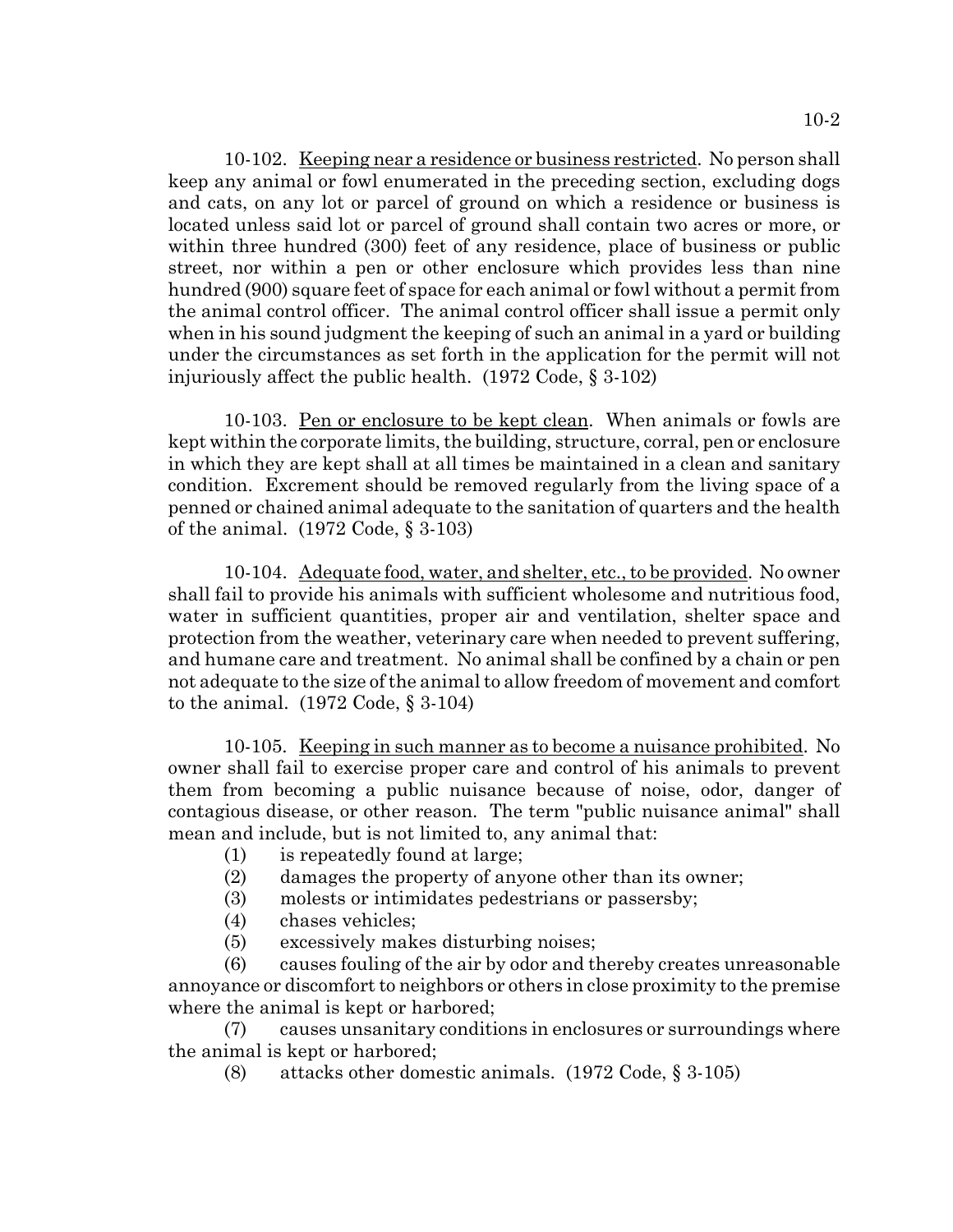10-106. Cruel treatment prohibited. (1) A person commits an offense who intentionally or knowingly:

(a) Tortures, maims or grossly overworks an animal;

(b) Fails unreasonably to provide necessary food, water, care or shelter for an animal in the person's custody;

(c) Abandons unreasonably an animal in the person's custody;

(d) Transports or confines an animal in a cruel manner; or

(e) Inflicts burns, cuts, lacerations, or other injuries or pain, by any method, including blistering compounds, to the legs or hooves of horses in order to make them sore for any purpose including, but not limited to, competition in horse shows and similar events.

(2) A person commits an offense who knowingly ties, tethers, or restrains a dog in a manner that results in the dog suffering bodily injury as defined in Tennessee Code Annotated, § 39-11-106.

(3) If the animal control officer has information that an animal or fowl is being so treated, then he may obtain a warrant and enter upon any premises where the animal or fowl is being kept and demand to examine such animals or fowls, to examine the license for such animals or fowls, and/or to take possession of such animals or fowls when such action is required to ensure their humane treatment. The animal control officer may dispose of such animals or fowls as provided in this chapter. If the animal requires a veterinarian's care, the owner of said animal shall be responsible for all medical expenses.<sup>1</sup> (1972 Code, § 3-106, as replaced by Ord. #986, March 2010)

10-107. Seizure and disposition of animals running at large. Any animal or fowl found running at large in violation of this chapter may be seized by the animal control officer or by any police officer and confined in an animal shelter provided or designated by the city manager. If the owner is known, that individual shall be given notice in person, by telephone, or by mail. If the owner is not known, the animal shall be confined in the shelter for a period not less than three (3) working days to allow an owner to reclaim that animal. In order to reclaim his animal, the owner must pay an impoundment fee plus a boarding fee which is to be established by the city council. Any animal not reclaimed by its owner within three (3) working days after the date of seizure shall become the property of local government authority and shall be placed for adoption in a suitable home subject to shelter adoption procedure. The unclaimed animal may be disposed of after an additional five (5) working days by veterinarian supervised euthanatization. Disposal of an animal does not relieve the owner of liability for violations, nor shall the City of Athens, or any of its agents or employees, be in any way responsible for any animal disposed of as hereinstated. The City of Athens, Tennessee, and its officials shall not be responsible for any illness, disease, or death occurring to any animal confined in the city's animal shelter, as stipulated in the City of Athens Standard Operating Procedures. (1972 Code, § 3-107, as replaced by Ord. #917, April 2004)

10-108. Animal shelter to be provided. The city manager shall establish an animal shelter for keeping impounded animals. The shelter may be operated

<sup>1</sup> State law reference

Tennessee Code Annotated, § 39-3-104.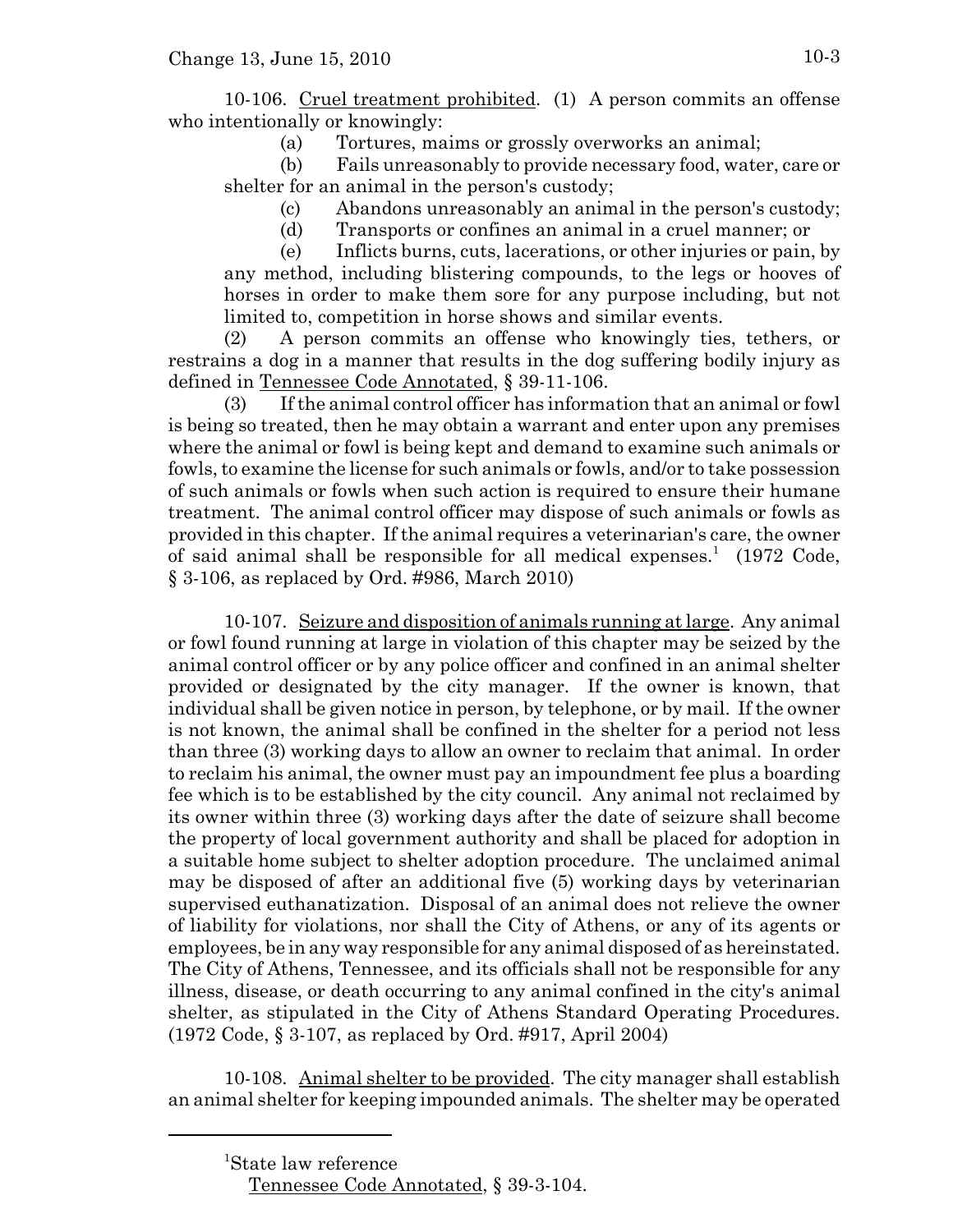directly by the city or it may be operated by a veterinarian or other suitable person or organization under contract with the city. The shelter shall be operated as provided by the City of Athens Standard Operating Procedures for animal control, as prepared by the animal control commission, approved by city council. (1972 Code, § 3-108)

10-109. Care of impounded animals. It shall be the duty of the animal control officer to take proper care at all times of all animals held in custody by the city, and he shall provide adequate food, drink, and shelter as prescribed in the Standard Operating Procedures for the City of Athens Animal Shelter. (1972 Code, § 3-109)

10-110. Records of the animal control officer. It shall be the duty of the animal control officer to keep, or cause to be kept, accurate and detailed records of the licensing, impoundment, and disposition of all animals coming into the custody of the city.

It shall be the duty of the animal control officer to keep, or cause to be kept, accurate and detailed records of all bite cases reported to him, and his investigation of same.

It shall be the duty of the animal control officer to keep, or cause to be kept, accurate and detailed records of all monies belonging to City of Athens. His records shall be opened to inspection at all reasonable times by such persons responsible for similar records of the City of Athens, and shall be audited by the City of Athens annually in the same manner as other city records are audited. (1972 Code, § 3-110)

10-111. Interference with animal control officer prohibited. Any person who interferes with, hinders, molests, or intimidates the animal control officer in the performance of any duty imposed by this chapter or who seeks to release any animal in custody of the animal control officer except as herein after provided shall be guilty of a misdemeanor. (1972 Code, § 3-111)

10-112. Impoundment of animals by warrant. It shall be the duty of the animal control officer to assist any police officer in serving a warrant on an owner of an animal in violation of this chapter. The animal control officer shall seize and retain the animal at the animal shelter until such time as the court or the city manager determines the disposition of such animals. (1972 Code, § 3-112)

10-113. Concealing an animal in violation of this chapter a misdemeanor. Any person who shall hide, conceal or aid or assist in hiding or concealing any animal owned, kept or harbored in violalion of any of the provisions of this chapter shall be guilty of a misdemeanor. (1972 Code, § 3-113)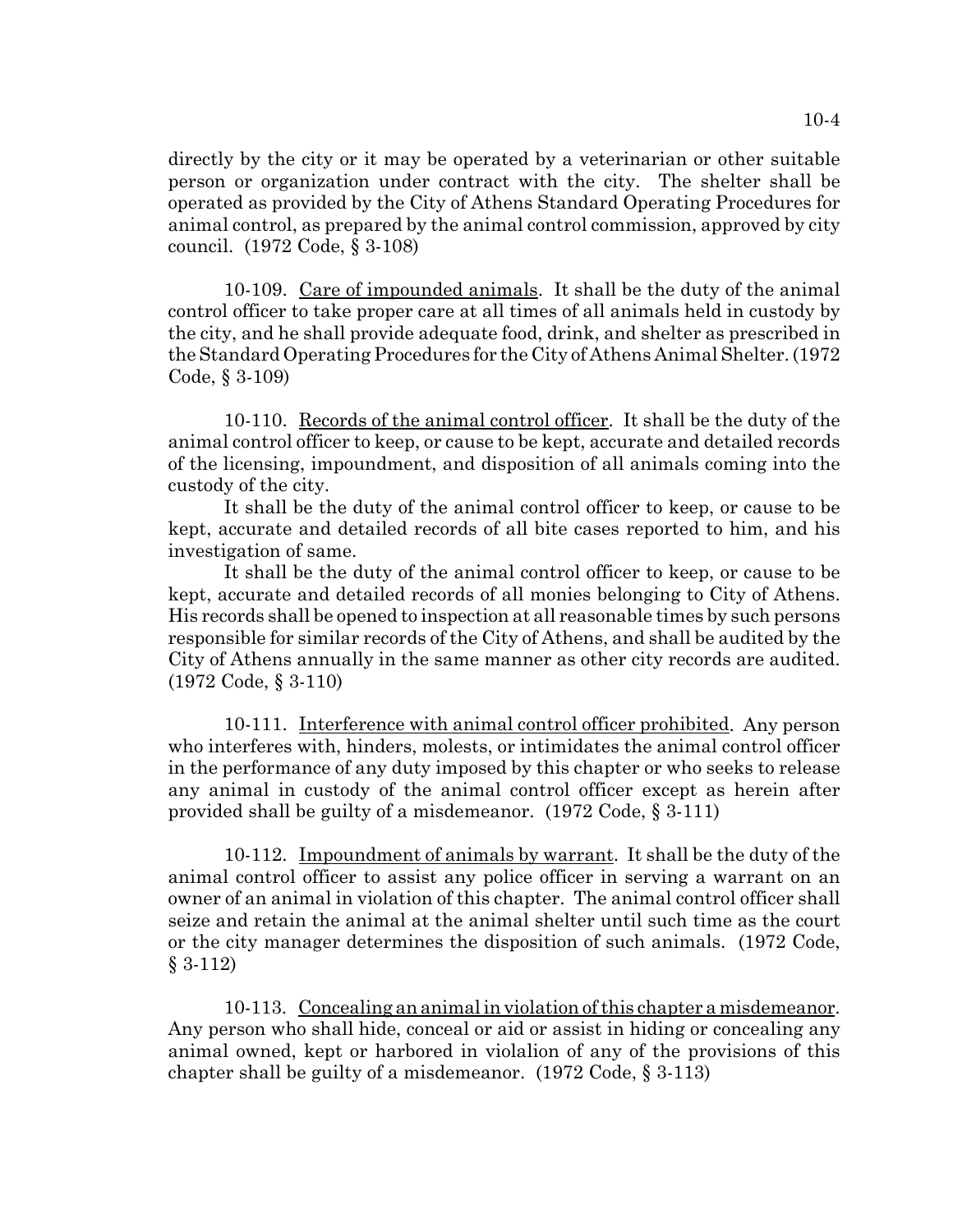10-114. Inspections and orders by the animal control officer. When it becomes necessary to see that the provisions chapter are observed, the animal control officer shall have the power and it shall be his duty to enter any premises at any reasonable hour of the day for the purpose of making inspections.

When violations are discovered, he shall issue such orders as he reasonably deems necessary to correct the unlawful condition within a reasonable time. It shall be unlawful for any person to fail to comply with such order. (1972 Code, § 3-114)

10-115. Certain animals to be kept confined. The owner shall confine within a building or secure enclosure, any fierce, dangerous, or vicious animal, and not take such animal out of the building or secure enclosure unless such animal is securely muzzled.

The owner shall also post in a conspicuous place at each entrance to such building or enclosure, a clearly legible and visible sign warning all persons preparing to enter said building or enclosure of the dangerous or vicious animal confined therein. (1972 Code, § 3-115)

10-116. Civil liability of owners for injury caused by animals. Any person who owns, keeps, or harbors any animal which, while upon the premises of another, or upon public property, causes damage or injury to any person, domestic animal, or property, shall be held liable in damages, to such person, domestic animal or property. The lack of knowledge of the vicious or destructive nature of such animal, shall have no bearing upon the question of liability of the person owning, keeping, or harboring such animal. (1972 Code, § 3-116)

10-117. Protection of animals. All animals within the city are hereby declared to be the personal property and subjects of larceny, and it shall be unlawful for any person except an officer or authorized agent of the city in the legal performance of his duty, deliberately or by any means, to kill, or injure, or detain or to attempt deliberately to kill, or injure or detain any animal.

In case of accidental destruction or injury to an animal, the person causing such destruction or injury shall immediately report the same to the owner or to the appropriate city official, giving his name and address.

It shall be unlawful for any person to place any poison of any description in any place, on his premises or elsewhere, where it may be easily found or taken by any animal.

Any person who, as the operator of a motor vehicle, strikes a domestic animal shall stop at once and render such assistance as may be possible and shall immediately report such injury or death to the animal's owner. In the event the owner cannot be ascertained and located, such operator shall at once report the accident to the appropriate law enforcement agency. (1972 Code, § 3-117)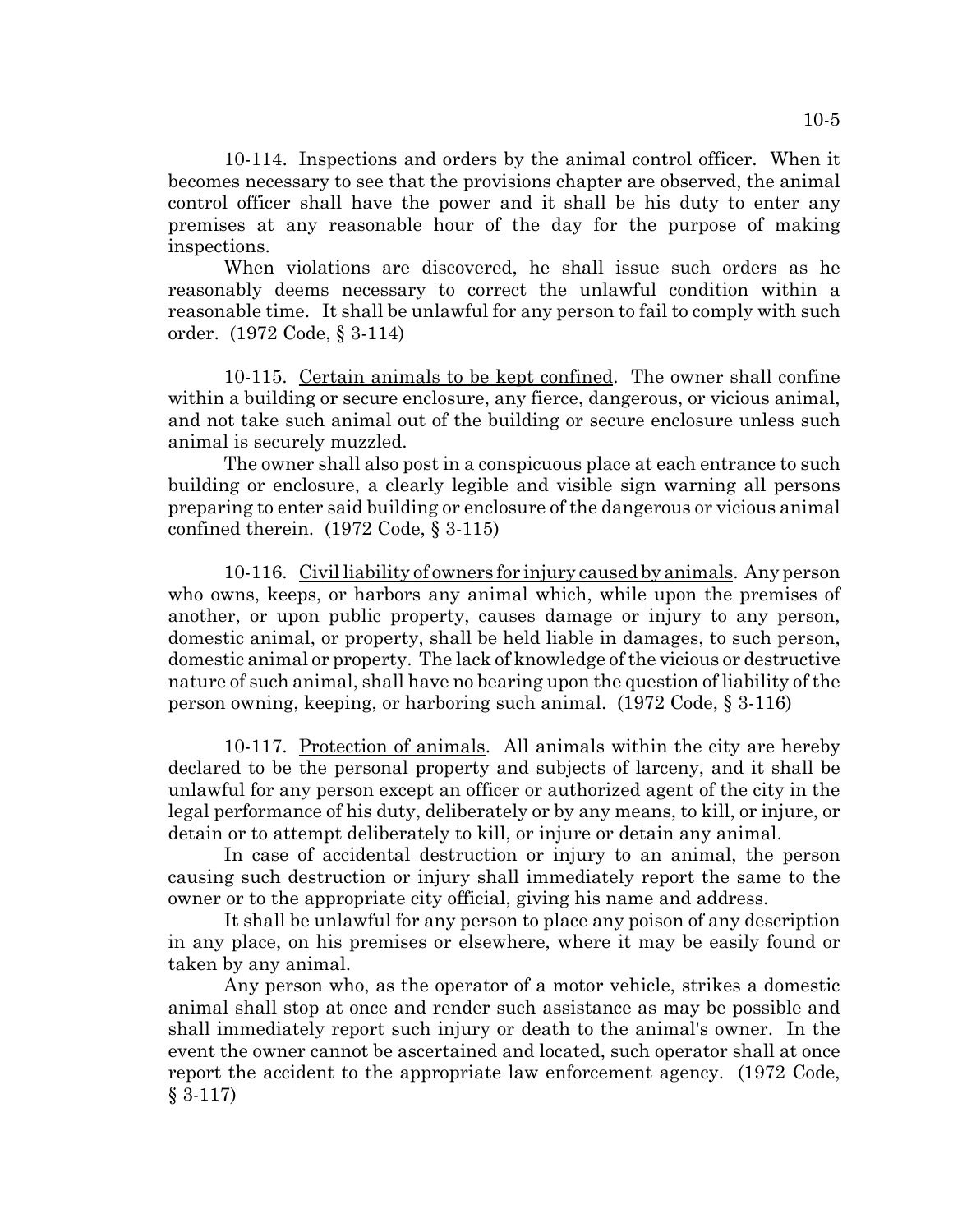10-118. Keeping of wild animals. No person shall own, possess, or have custody on his premises any wild or vicious animal for display, training, or exhibition purposes, whether gratuitously or for a fee. This section shall not be construed to apply to AAZPA accredited facilities.

No person shall keep or permit to be kept any wild animal as a pet. (1972 Code, § 3-118)

10-119. Animal waste. The owner of every animal shall be responsible for the removal or any excreta deposited by his animal(s) on public walks, recreation areas, or private property. (1972 Code, § 3-119)

10-120. Fee schedule. The city council shall, annually, review and approve a fee schedule for the animal control program. (1972 Code, § 3-120)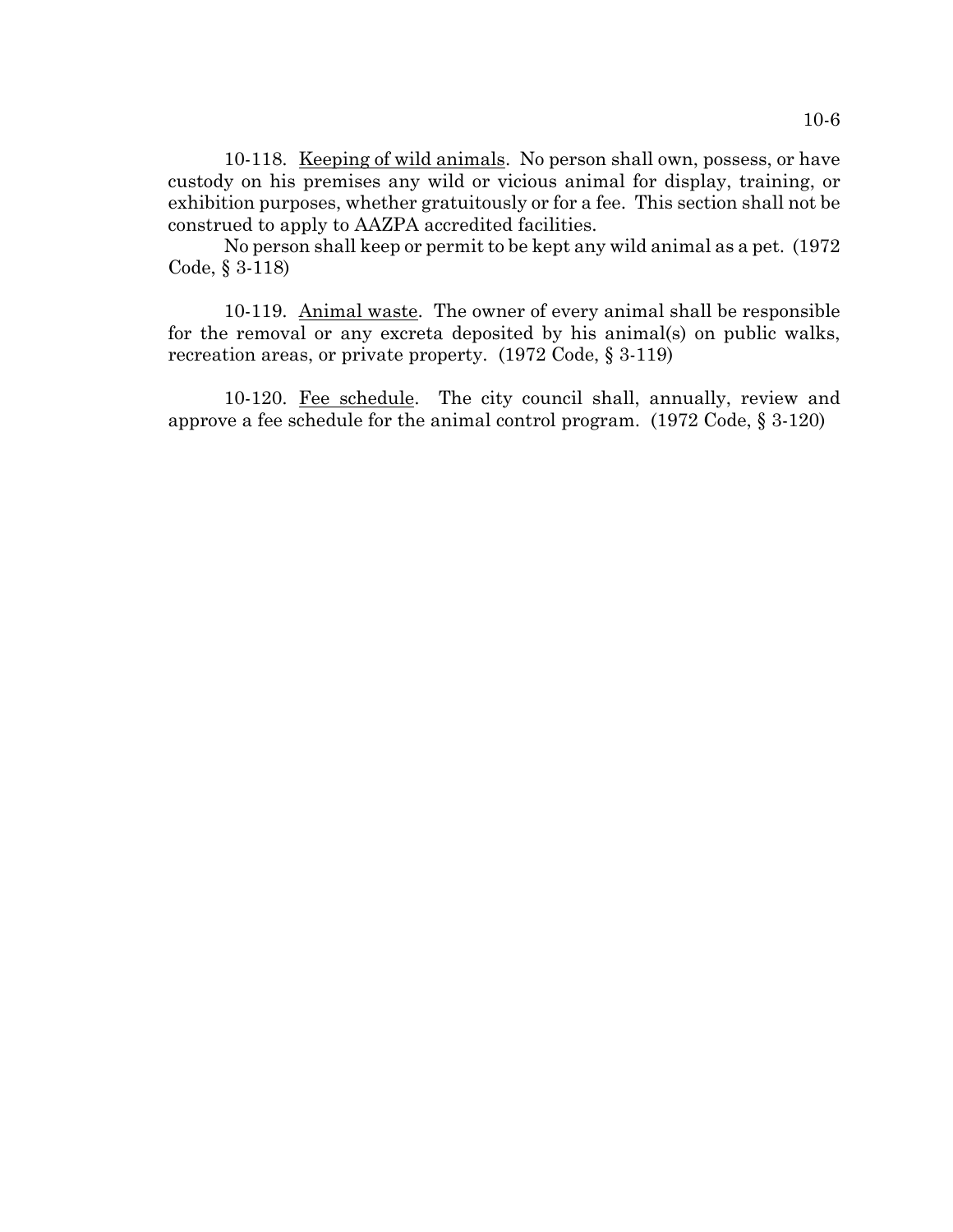#### CHAPTER 2

#### DOGS/CATS

### **SECTION**

- 10-201. Rabies vaccination required.
- 10-202. Impoundment of animals known to have bitten a person.
- 10-203. Noisy dogs prohibited.
- 10-204. Adoption of impounded animals permitted.
- 10-205. Female animals in heat to be confined.
- 10-206. All persons must report bite cases.
- 10-207. Limit of three dogs per household without a permit.
- 10-208. Disposition of fees, fines, etc.

10-201. Rabies vaccination required. It shall be unlawful for any person to own, keep, or harbor any dog/cat more than three (3) months old which has not been vaccinated against rabies as set forth in Tennessee Code Annotated, §§ 68-8-107 and 68-8-108 and as required in this section. Only a vaccine that meets the standards prescribed by the United States Department of Agriculture for interstate sale shall be used. It shall be the duty of every owner to have his dog or cat vaccinated against rabies after the dog reaches three months of age, the cat six months of age. Regardless of the type of licensed vaccine used or the age of the animal at the time of the first (primary) vaccination, the animal shall be revaccinated one year later. Following the first two vaccinations, booster vaccinations will be due at either one or three year intervals in accordance with the approved duration of immunity of the specific vaccine used and the species vaccinated. The veterinarian making the vaccination shall collect his fee for the same from the owner of the dog/cat, shall issue a vaccination tag, and shall sign and issue certification bearing the owner's name and address, number of vaccination tag issued, date of vaccination, date the dog/cat should be revaccinated, description and sex of the dog/cat vaccinated, the type and lot number of vaccine administered. The certificate shall be prepared in triplicate, the original shall be given to the owner, first copy filed in the office of the local health department, and the second copy retained by the person administering the vaccine. The certificate form shall be the same as prepared and distributed by the state department of public health.

It shall be unlawful for any owner to own, keep, harbor or to permit to remain on or about the premises of such owner any dog/cat that does not wear a tag evidencing that the dog/cat has been vaccinated. (1972 Code, § 3-201, as replaced by Ord. #848, § 2, July 1998)

10-202. Impoundment of animals known to have bitten a person. Any animal known to have bitten a person or showing signs of rabies shall be apprehended and impounded for not less than (10) days. The animal shall be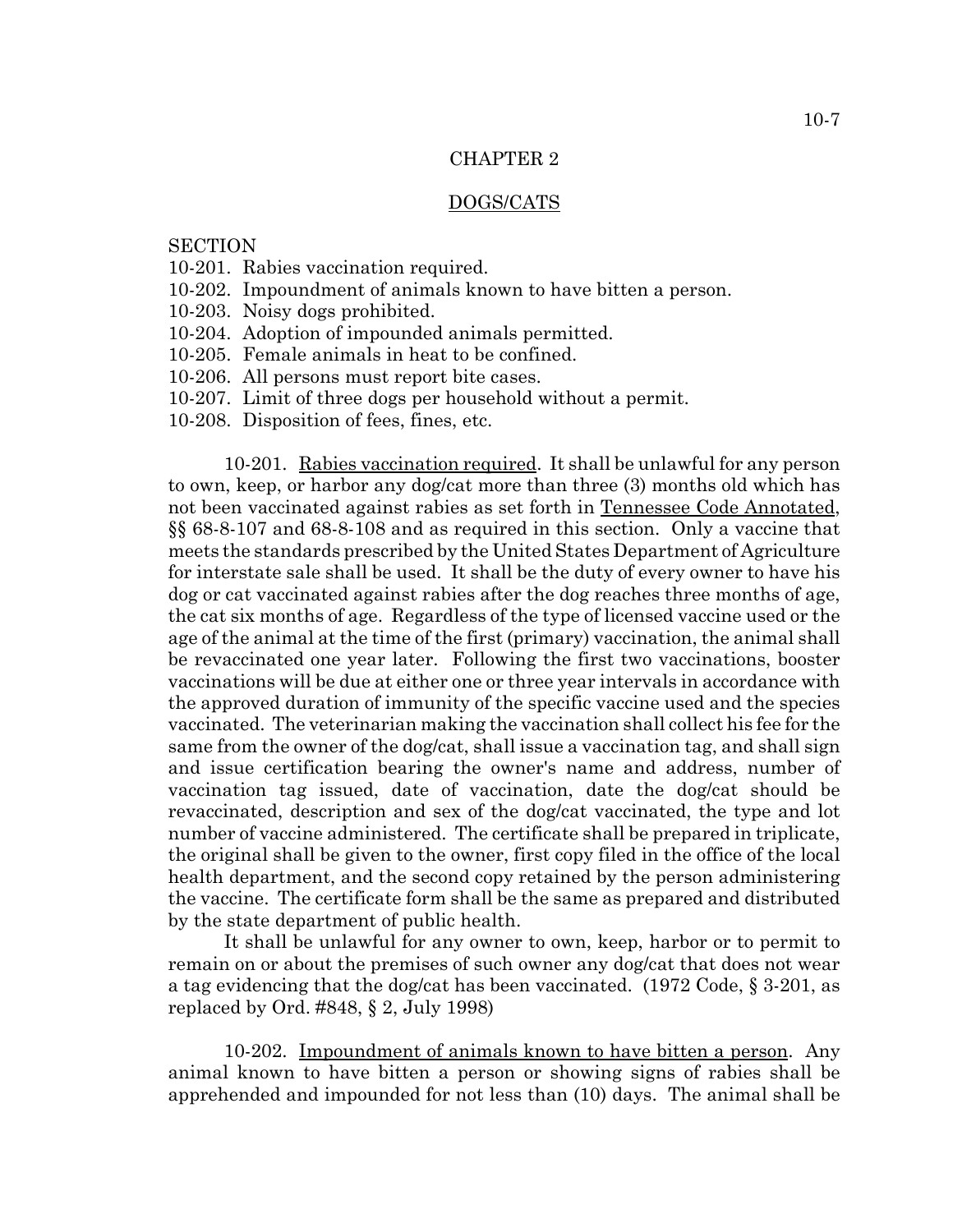impounded at the city operated shelter or with a licensed veterinarian at the discretion of the animal control officer. All fees for such impoundment shall be the responsibility of the animal's owner. If, during the period of impoundment, the animal exhibits any of the behavioral signs associated with rabies, the animal shall be sacrificed immediately and the head removed and shipped to a State of Tennessee approved laboratory for testing for presence of Negri bodies. (1972 Code, § 3-203, as renumbered by Ord. #795, July 1994)

10-203. Noisy dogs prohibited. No person shall own, keep or harbor any dog which, by loud and frequent barking, whining or howling, annoys the peace and quiet of any neighborhood. (1972 Code, § 3-204, as renumbered by Ord. #795, July 1994)

10-204. Adoption of impounded animals permitted. Any domestic animal which has been confined at the animal shelter and not claimed by its owner as provided in this chapter may be adopted by responsible adults to be kept only as household pets. Those desiring to adopt an animal shall be required to complete a questionnaire containing such information as may be necessary to determine suitability of pet ownership. Further, those desiring to adopt an animal shall be required to sign a contract with the City of Athens or its designated representative agreeing to have the animal examined by a licensed veterinarian within forty-eight (48) hours of adoption and immunized as recommended, to have the animal surgically sterilized as stipulated in the adoption contract, fees for said sterilization to be shared as specified in agreement with the local humane society, to obey all local and state ordinances pertaining to the keeping of animals as pets and to return the animal to the animal shelter if the terms of the contract cannot be met. (1972 Code, § 3-205, as renumbered by Ord. #795, July 1994)

10-205. Female animals in heat to be confined. Every owner of a female animal which has not been sterilized is required to confine the animal for a period of twenty-one (21) days during the period in which she is in heat. Upon request of the owner, the female in heat may be boarded at the animal shelter for a fee as specified in the approved fee schedule. The City of Athens assumes no responsibility or liability for such female animal while she is boarded. (1972 Code, § 3-206, as renumbered by Ord. #795, July 1994)

10-206. All persons must report bite cases. It shall be the duty of all citizens, including doctors and veterinarians, to report to the animal control officer the names and addresses of persons treated for bites inflicted by animals, together with all information helpful in locating animal which inflicted said bite. (1972 Code, § 3-207, as renumbered by Ord. #795, July 1994)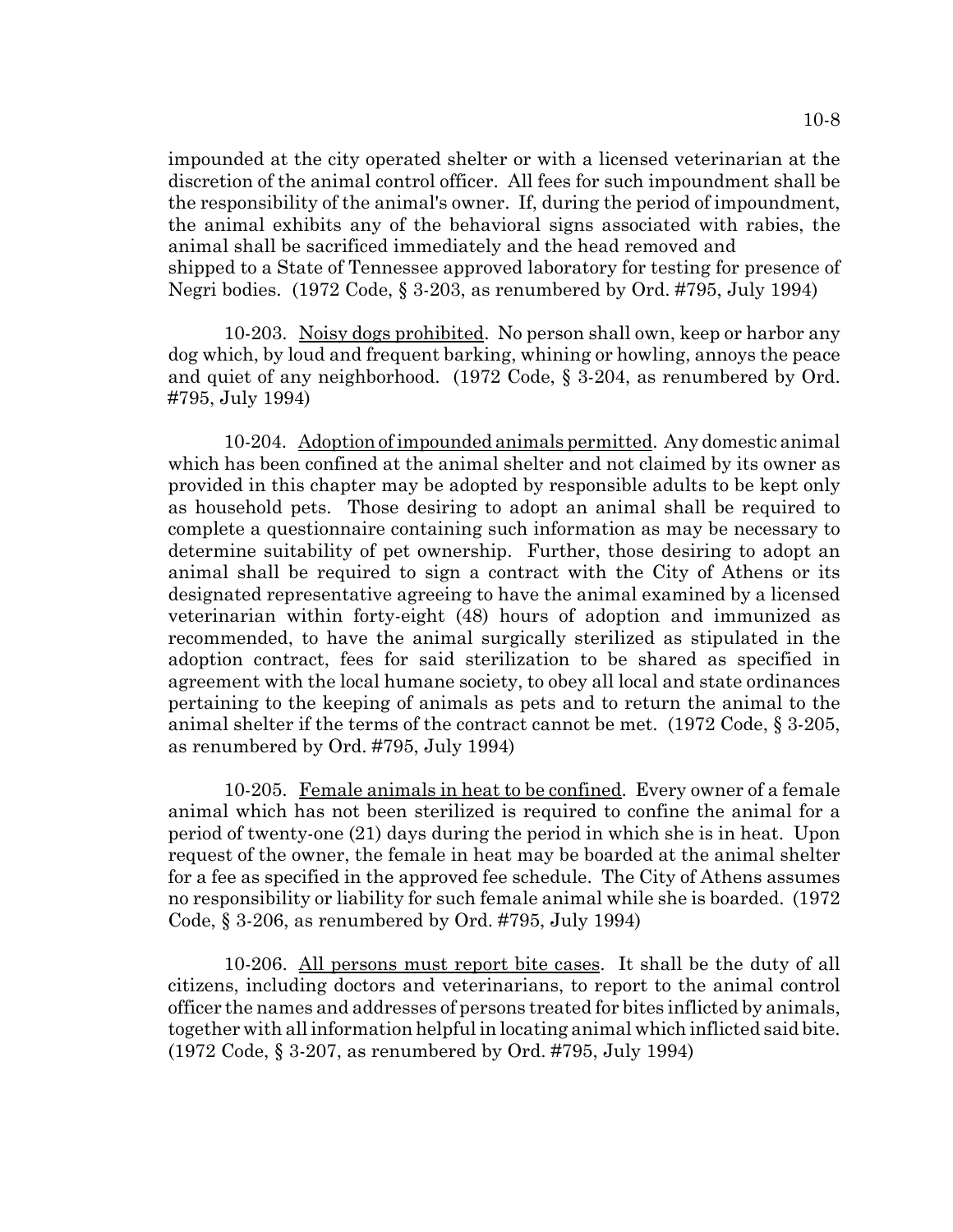10-207. Limit of three dogs per household without a permit. Not more than three (3) dogs shall be kept by any one household unless owner has acquired a permit from the city's public works department. The animal control officer shall review each permit request to ensure compliance of all provisions of this chapter prior to issuance of the permit. (1972 Code, § 3-208, as renumbered by Ord. #795, July 1994)

10-208. Disposition of fees, fines, etc. All funds collected under the provisions of this chapter, including the license fees, redemption charges, and fines shall be paid into the general fund of the city. (1972 Code, § 3-209, as renumbered by Ord. #795, July 1994)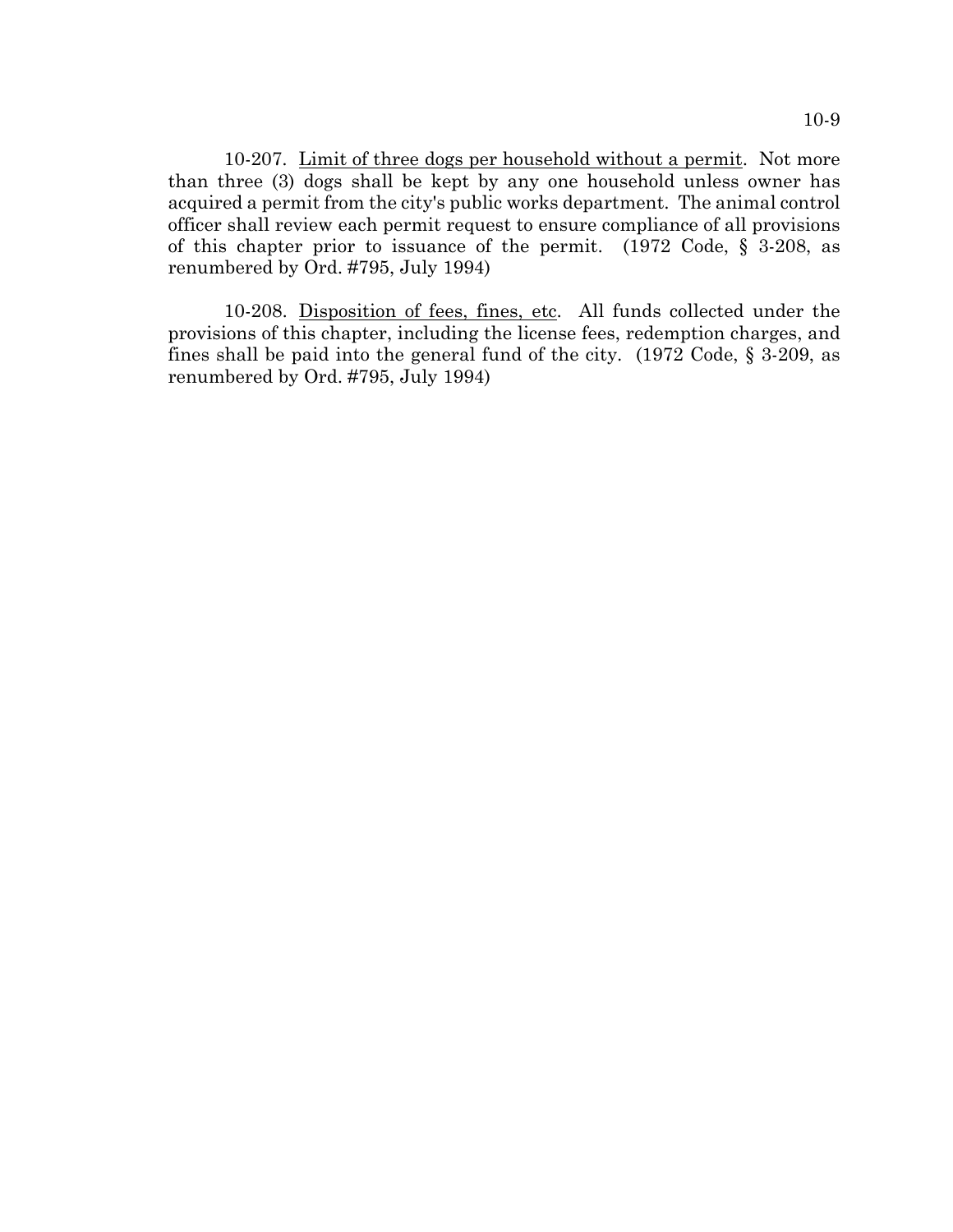# CHAPTER 3

## SEIZURE AND IMPOUNDMENT OF ANIMALS

### **SECTION**

10-301. Seizure and impoundment of animals.

10-301. Seizure and impoundment of animals. (1) When there is a violation of any section of the Animal Control Ordinance in any chapter of title 10 of the Athens City Code or a violation of any state law with respect to animals, an officer of the City of Athens may seize the animal and impound such animal in the city animal shelter following the issuance of a warrant by the city judge or any other judge authorized to issue a warrant, or under circumstances where a warrant is not required under applicable law, when the seizure and impoundment is deemed reasonable and necessary by the officer to:

(a) Remove the animal from a substantial risk of harm;

(b) Prevent the animal from causing harm or danger to other animals, persons or property; or

(c) Preserve evidence of a violation of a city ordinance or state law.

(2) When an animal is seized or impounded, the officer shall make a reasonable effort to determine the owner of the animal. When the owner of the animal is ascertained, the officer shall notify the owner in writing of the seizure and impoundment by delivery of such written notice in person or by posting mail to the last known address of the owner within twenty-four (24) hours of ascertaining the owner of the animal.

(3) Any animal seized and impounded pursuant to this section shall remain impounded under the circumstances as follows:

(a) If the animal has been seized pursuant to § 10-107 for running at large and the owner cannot be ascertained, the provisions of § 10-107 apply.

(b) If the owner has been issued a citation or been arrested for a violation of any section of title 10 of this code or state law, the animal shall remain impounded until the disposition of the case if the animal control officer for the City of Athens has reason to believe that the animal poses a threat of harm to other animals, persons or property if released to the owner prior to disposition of the case or the animal control officer has reason to believe that the animal had been abused or neglected prior to impoundment and returning the animal to the owner exposes the animal to a risk of further abuse and neglect which threatens the safety and health of the animal if released to the owner prior to disposition of the case.

(4) This section shall not be interpreted to void any other section of title 10 with all sections to be given full effect and enforcement and if there is